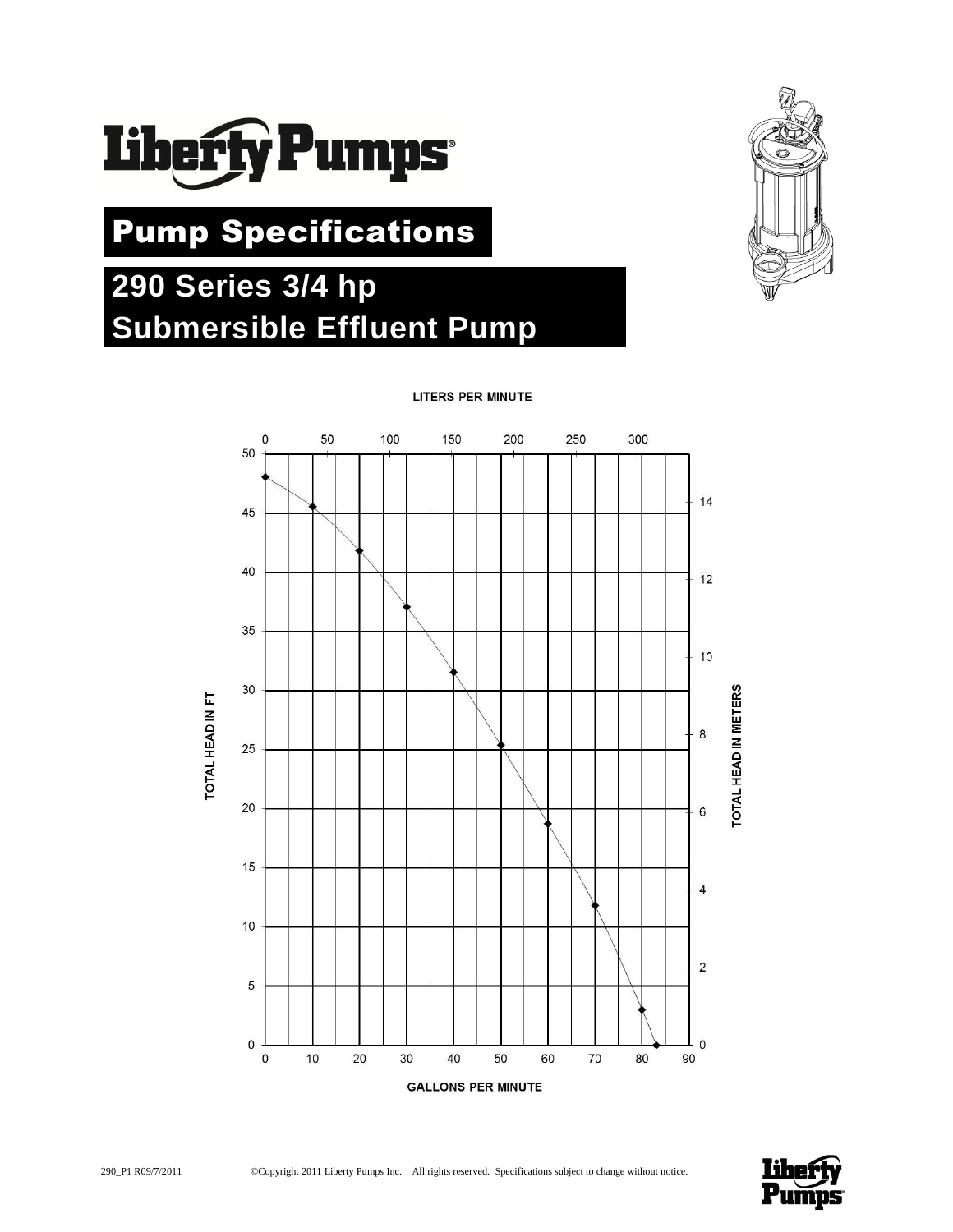# 290-Series Dimensional Data

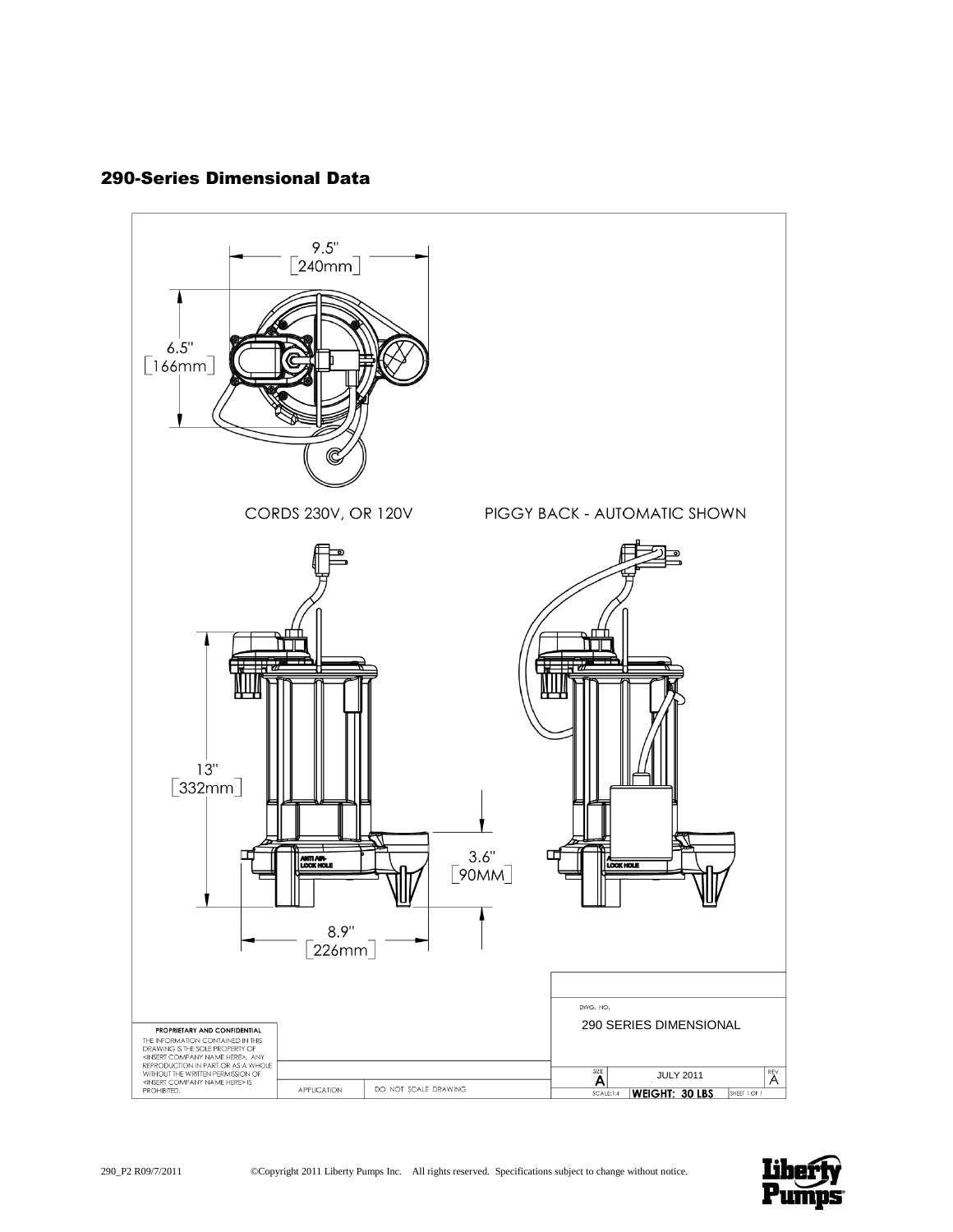# 290-Series Electrical Data

| <b>MODEL</b> | <b>HP</b> | <b>VOLTAGE</b> | <b>PHASE</b> | <b>FULL</b><br><b>LOAD</b><br><b>AMPS</b> | <b>LOCKED</b><br><b>ROTOR</b><br><b>AMPS</b> | <b>THERMAL</b><br><b>OVERLOAD</b><br><b>TEMP</b> | <b>STATOR</b><br><b>WINDING</b><br><b>CLASS</b> | <b>CORD</b><br><b>LENGTH</b><br><b>FT</b> | <b>DISCHARGE</b> | <b>AUTOMATIC</b>                                                 |
|--------------|-----------|----------------|--------------|-------------------------------------------|----------------------------------------------|--------------------------------------------------|-------------------------------------------------|-------------------------------------------|------------------|------------------------------------------------------------------|
| 290          | 3/4       | 115            | 1            | 10.4                                      | 24                                           | 120°C/248°F                                      | B                                               | 10                                        | 11/2             | <b>NO</b><br><b>MANUAL</b>                                       |
| 291          | 3/4       | 115            | 1            | 10.4                                      | 24                                           | 120°C/248°F                                      | B                                               | 10                                        | 11/2             | <b>YES</b><br><b>INTEGRAL</b><br><b>FLOAT</b>                    |
| 293          | 3/4       | 115            | 1            | 10.4                                      | 24                                           | 120°C/248°F                                      | B                                               | 10                                        | 11/2             | <b>YES</b><br>PIGGY BACK<br><b>FLOAT</b>                         |
| 297          | 3/4       | 115            | 1            | 10.4                                      | 24                                           | 120°C/248°F                                      | B                                               | 10                                        | 11/2             | <b>YES</b><br><b>INTEGRAL</b><br><b>VERTICLE</b><br><b>FLOAT</b> |
| 290HV        | 3/4       | 208-230        | $\mathbf{1}$ | 5.3                                       | 13                                           | 105°C/221°F                                      | B                                               | 10                                        | 11/2             | NO.<br><b>MANUAL</b>                                             |
| 291HV        | 3/4       | 208-230        | 1            | 5.3                                       | 13                                           | 105°C/221°F                                      | B                                               | 10                                        | 11/2             | <b>YES</b><br><b>INTEGRAL</b><br><b>FLOAT</b>                    |
| 293HV        | 3/4       | 208-230        | 1            | 5.3                                       | 13                                           | 105°C/221°F                                      | B                                               | 10                                        | 11/2             | <b>YES</b><br>PIGGY BACK<br><b>FLOAT</b>                         |
| 297HV        | 3/4       | 208-230        | 1            | 5.3                                       | 13                                           | 105°C/221°F                                      | B                                               | 10                                        | 11/2             | <b>YES</b><br><b>INTEGRAL</b><br><b>VERTICLE</b><br><b>FLOAT</b> |

# 290-Series Cord Length Options\*

| Model                                                                                                                                                            | 10'      | $25'(-2)$ | $35'(-3)$ | $50'(-5)$ |  |
|------------------------------------------------------------------------------------------------------------------------------------------------------------------|----------|-----------|-----------|-----------|--|
| 290                                                                                                                                                              | Standard | Optional  | Optional  | Optional  |  |
| 291                                                                                                                                                              | Standard | Optional  | Optional  | Optional  |  |
| 293                                                                                                                                                              | Standard | Optional  | Optional  | N/A       |  |
| 297                                                                                                                                                              | Standard | Optional  | N/A       | N/A       |  |
| 10' cord length standard on all models. For optional lengths, add "-2, -3<br>or -5" suffix to model number.<br>Example: for model 290 with 35' cord. Order 290-3 |          |           |           |           |  |

**WARNING: \***Always use a replacement power cord assembly of the same length and type as originally installed on the Liberty product. Using a cord of improper gauge or length may lead to exceeding the electrical rating of the cord and could result in death, injury, fire or other significant failure.

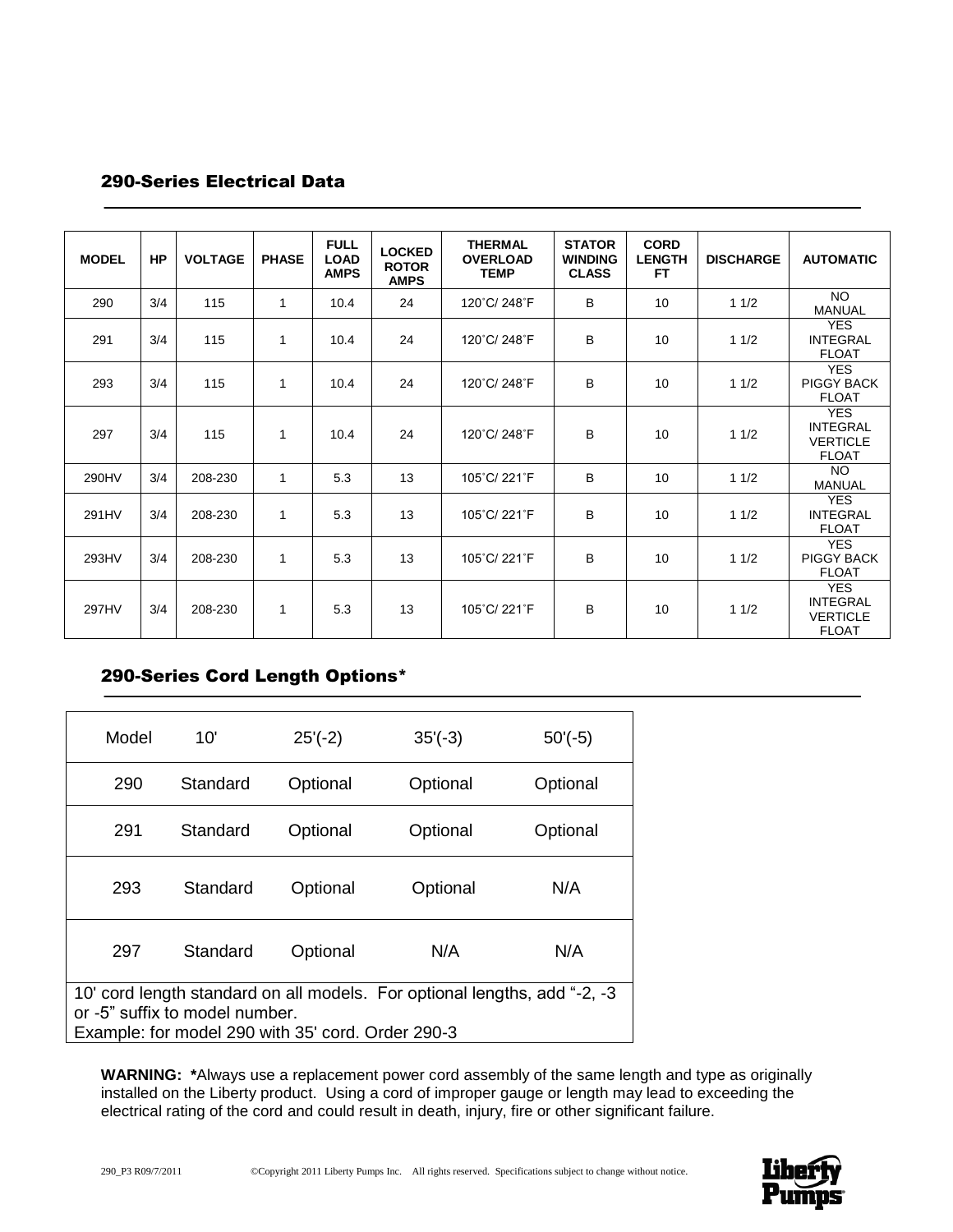# 290-Series Technical Data

| <b>IMPELLER</b>              | <b>VORTEX ENGINEERED</b><br><b>POLYMER</b>               |  |  |
|------------------------------|----------------------------------------------------------|--|--|
| <b>SOLIDS HANDLING SIZE</b>  | 3⁄4"                                                     |  |  |
| <b>PAINT</b>                 | POWDER COAT                                              |  |  |
| <b>MAX LIQUID TEMP</b>       | 60°C/ 140°F                                              |  |  |
| <b>MAX STATOR TEMP</b>       | CLASS B<br>130°C/266°F                                   |  |  |
| <b>THERMAL OVERLOAD</b>      | 120°C/248°F (115V Models)<br>105°C/221°F (HV Models)     |  |  |
| <b>POWER CORD TYPE</b>       | SJTW (10ft & 25ft models)<br>SJTOOW (35ft & 50ft models) |  |  |
| <b>MOTOR HOUSING/ VOLUTE</b> | <b>CLASS 25 CAST IRON</b>                                |  |  |
| <b>SHAFT</b>                 | <b>STAINLESS</b>                                         |  |  |
| <b>HARDWARE</b>              | <b>STAINLESS</b>                                         |  |  |
| <b>ORINGS</b>                | <b>BUNAN</b>                                             |  |  |
| <b>SHAFT SEAL</b>            | UNITIZED CERAMIC<br>CARBON                               |  |  |
| WEIGHT                       | 31 LBS                                                   |  |  |

# 290-Series Specifications

## **1.01 GENERAL:**

The contractor shall provide labor, material, equipment, and incidentals required to provide (QTY) centrifugal pumps as specified herein. The pump models covered in this specification are Series 290 single phase pumps. The pump furnished for this application shall be model \_\_\_\_\_\_\_\_\_\_\_\_\_\_as manufactured by Liberty pumps.

## **2.01 OPERATING CONDITIONS:**

Each submersible pump shall be rated at 3/4 hp\_\_\_\_\_ volts, single phase, 60 Hz., 3450 RPM. The unit shall produce \_\_\_\_\_\_\_G.P.M. at feet of total dynamic head.

The submersible pump shall be capable of handling effluent with 3/4" solid handling capability. The submersible pump shall have a shutoff head of 48 feet and a maximum flow of 78 GPM @ 5 feet of total dynamic head.

The pump shall be controlled with:

\_\_\_\_\_\_A piggy back style on/off float switch.

An integrally wired on/off float switch.

\_\_\_\_\_\_A Vertical Mechanical Float (VMF) type on/off switch.

A NEMA 4X outdoor simplex control panel with three float switches and a high water alarm.

- \_\_\_\_\_\_A NEMA 1 indoor simplex control panel with three float switches and a high water alarm.
- \_\_\_\_\_\_A NEMA 4X outdoor simplex control panel with four float switches and a high water alarm.
- \_\_\_\_\_\_A NEMA 1 indoor simplex control panel with four float switches and a high water alarm.
- \_\_\_\_\_\_A NEMA 4X outdoor duplex control panel with three float switches and a high water alarm.
- \_\_\_\_\_\_A NEMA 1 indoor duplex control panel with three float switches and a high water alarm.
- \_\_\_\_\_\_A NEMA 4X outdoor duplex control panel with four float switches and a high water alarm.
- \_\_\_\_\_\_A NEMA 1 indoor duplex control panel with four float switches and a high water alarm.

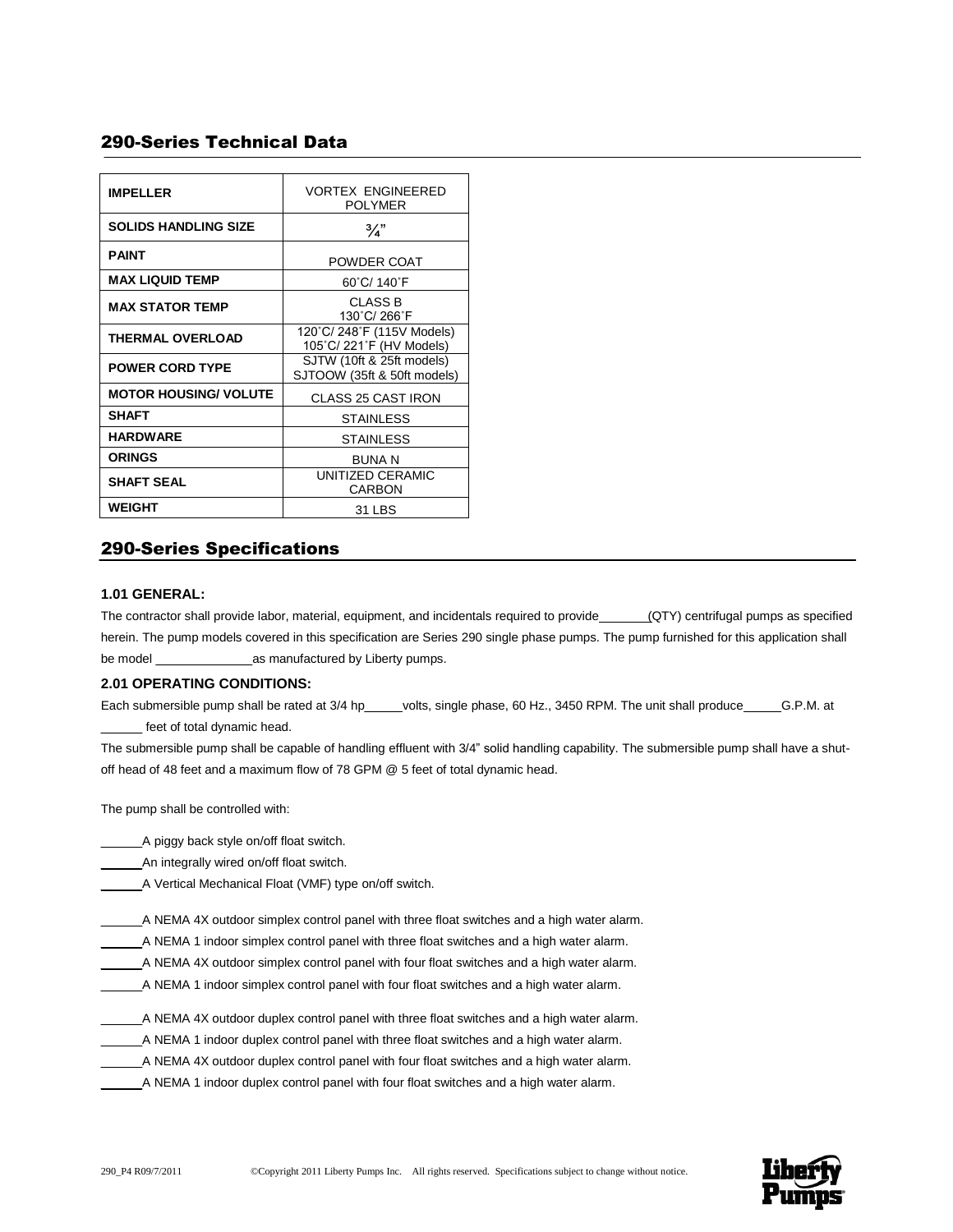## **3.01 CONSTRUCTION:**



Each submersible pump shall be equal to the certified Series 290 SERIES pumps as manufactured by Liberty Pumps, Bergen NY. The castings shall be constructed of class 25 cast iron. The motor housing shall be oil filled to dissipate heat. Air filled motors shall not be considered equal since they do not properly dissipate heat from the motor. All mating parts shall be machined and sealed with a Buna-N o-ring. All fasteners exposed to the liquid shall be stainless steel. The motor shall be protected on the top side with sealed cord entry plate with molded pins to conduct electricity eliminating the ability of water to enter internally through the cord. The motor shall be protected on the lower side with an engineered double lip seal with stainless steel springs. The pump shall be furnished with stainless steel handle.

#### **4.01 ELECTRICAL POWER CORD**

The submersible pump shall be supplied with 10, 25, 35, or 50 feet of multiconductor power cord. It shall be cord type SJTW, or SJTOOW capable of continued exposure to the pumped liquid. The power cord shall be sized for the rated full load amps of the pump in accordance with the National Electric Code. The power cable shall not enter the motor housing directly but will conduct electricity to the motor by means of a water tight compression fitting cord plate assembly, with molded pins to conduct electricity. This will eliminate the ability of water to enter internally through the cord, by means of a damaged or wicking cord.

#### **5.01 MOTORS**

Single phase motors shall be oil filled, permanent split capacitor, class B insulated NEMA B design, rated for continuous duty. At maximum load the winding temperature shall not exceed 130 degrees C unsubmerged. Since air filled motors are not capable of dissipating heat they shall not be considered equal. The pump motor shall have an integral thermal overload switch in the windings for protecting the motor. The capacitor circuit shall be mounted internally in the pump.

#### **6.01 BEARINGS AND SHAFT**

An upper and lower ball bearing shall be required. The ball bearing shall be a single ball / race type bearing. Both bearings shall be permanently lubricated by the oil, which fills the motor housing. The motor shaft shall be made of 300 or 400 series stainless steel and have a minimum diameter of .311"

# **7.01 SEALS**

The pump shall have a unitized carbon / ceramic seal with stainless steel housings and spring. The motor plate / housing interface shall be sealed with a Buna-N O-ring.

#### **8.01 IMPELLER**

The impeller shall be vortex style made of an engineered polymer, with pump out vanes on the back shroud to keep debris away from the seal area. It shall be threaded to the motor shaft.

#### **9.01 CONTROLS**

All pumps can be supplied with a CSA and UL approved VMF type switch, an integrally wired wide angle tilt float switch, or piggy back type wide angle tilt float switches. The piggy back style switches are equipped with a plug that allows the pump to be operated manually without the removal of the pump in the event that a switch becomes inoperable. Manual pumps are operable by means of a pump control panel.

#### **10.01 PAINT**

The exterior of the casting shall be protected with powder coat paint.